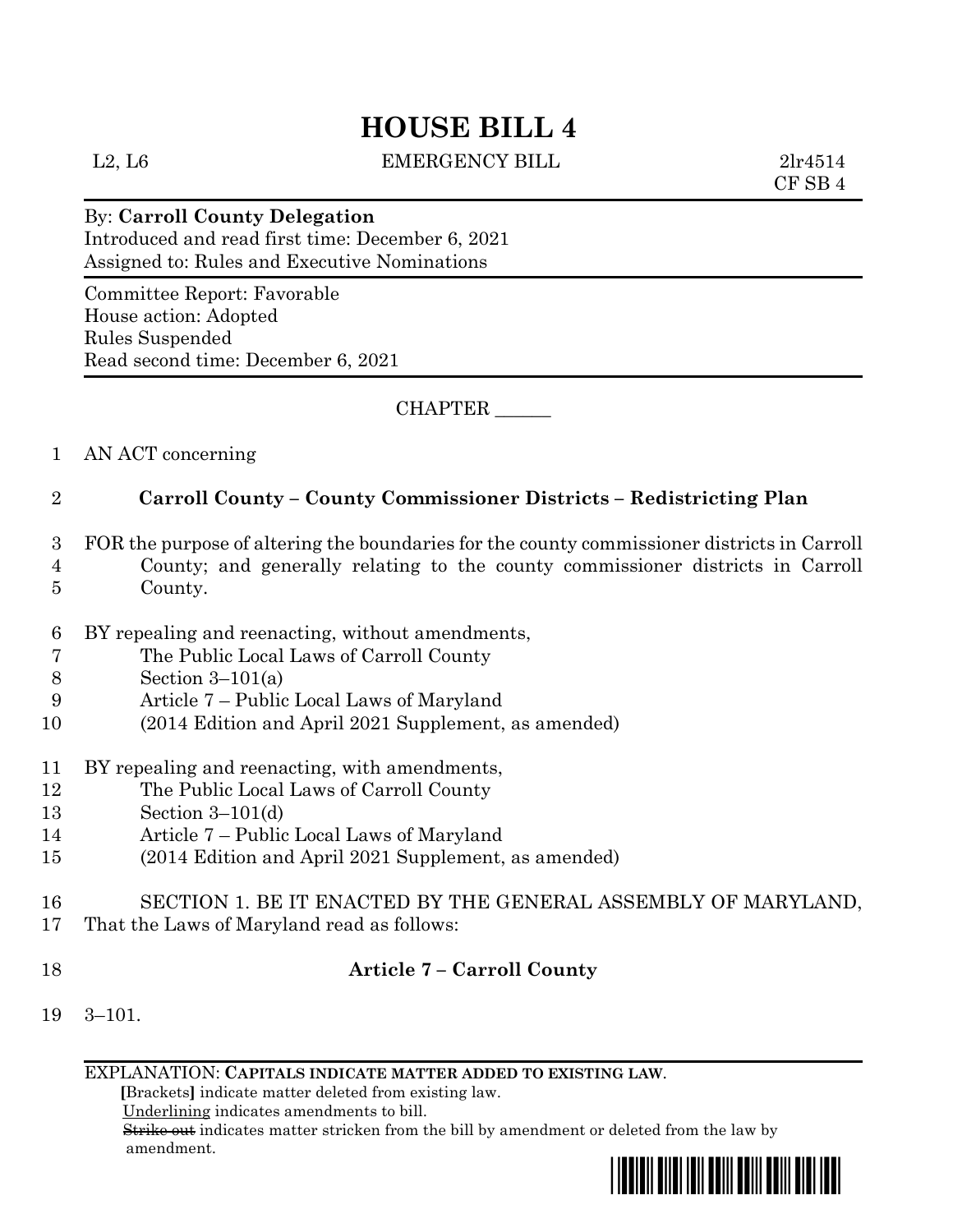**HOUSE BILL 4**

 (a) The Board of County Commissioners for Carroll County consists of five Commissioners to be elected by Commissioner District. (d) The five commissioner districts consist of the following **[**election districts and precincts**] CENSUS BLOCK GROUPS, CENSUS TRACTS, AND CENSUS BLOCKS** as they existed on **[**December 1, 2005**] APRIL 1, 2021, AND AS REVIEWED BY THE CARROLL COUNTY BOARD OF ELECTIONS OR ITS DESIGNEE**: (1) Commissioner District 1 consists of **[**Carroll County Election Districts 1, 2, 3, 6, and 10**]: (I) CENSUS TRACTS: 1. 24013501001, 24013501002, 24013502000, 24013503000, 24013510000, AND 24013512000; 2. 24013511000, NOT INCLUDING CENSUS BLOCKS 240135110002015, 240135110002024, 240135110002026, 240135110002027, OR 240135110002028; 3. 24013507702, NOT INCLUDING: A. CENSUS BLOCK GROUPS 240135077022 OR 240135077023; OR B. CENSUS BLOCKS 240135077021001 AND 240135077023021; 4. 24013507703, NOT INCLUDING CENSUS BLOCKS 240135077031000, 240135077031001, 240135077031002, OR 240135077031003; 5. 24013507704, NOT INCLUDING CENSUS BLOCKS 240135077041005, 240135077041009, 240135077041010, 240135077041011, 240135077041012, 240135077041013, 240135077041014, 240135077041015, 240135077041016, OR 240135077041017; 6. 24013507500, NOT INCLUDING CENSUS BLOCKS 240135075002000, 240135075002001, 240135075002003, 240135075002007, 240135075002014 THROUGH 240135075002036, 240135075003000 THROUGH 240135075003020, 240135076013009, OR 240135076013015; AND**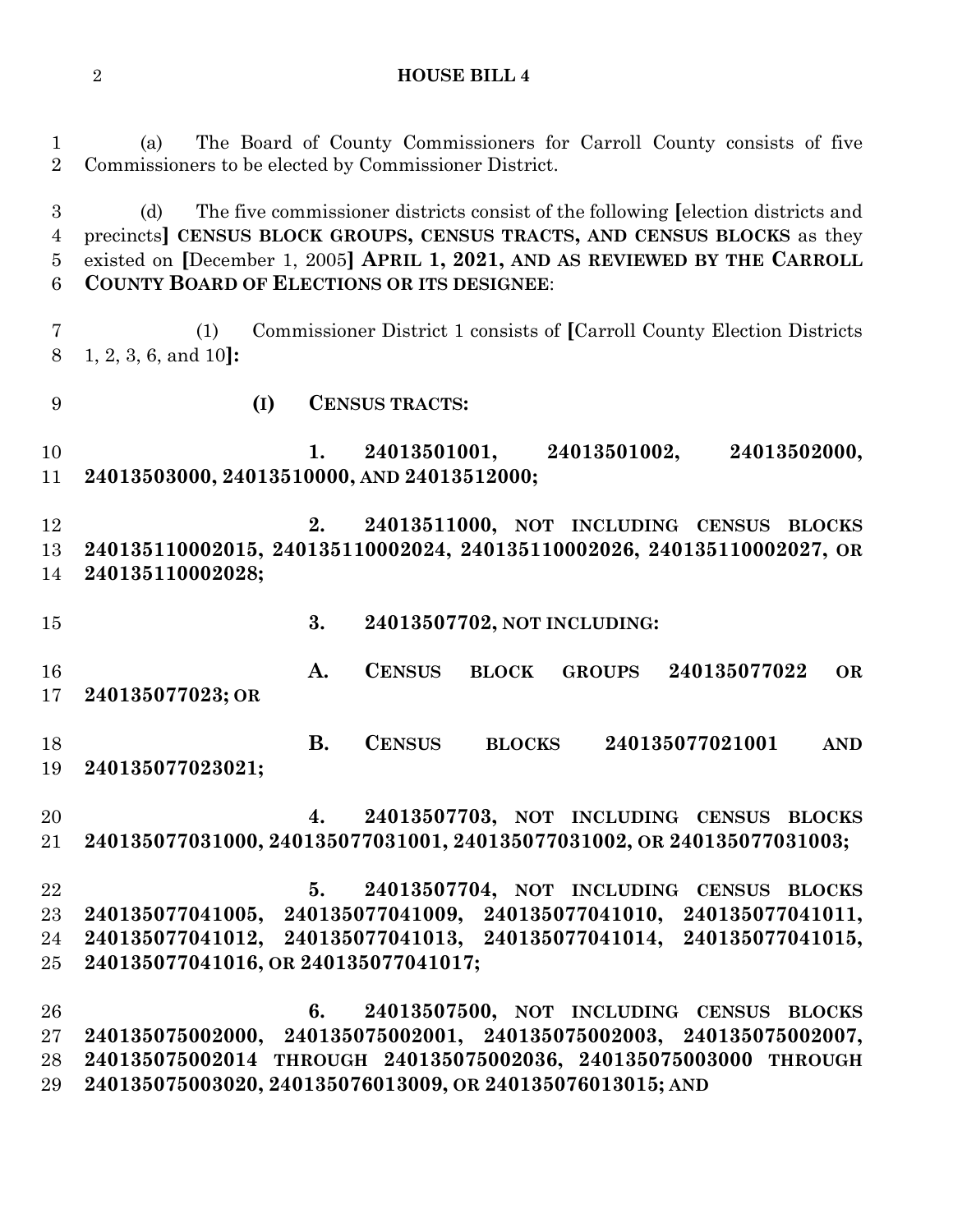**7. 24013506101, NOT INCLUDING CENSUS BLOCKS 240135061012000, 240135061012004, 240135061012006 THROUGH 240135061012013, OR 240135061013000 THROUGH 240135061013032**; **(II) THE FOLLOWING CENSUS BLOCKS OF CENSUS TRACT 24013507601: 1. 240135076011000 THROUGH 240135076011002; 2. 240135076011004 THROUGH 240135076011007; 3. 240135076011010; AND 4. 240135076011011; AND (III) ALL OF CENSUS BLOCKS 240135090011000 AND 240135090012004;** (2) Commissioner District 2 consists of **[**Carroll County Election Districts 4 and 8**]: (I) CENSUS BLOCK GROUPS 240135041001, 240135041002, 240135042013, 240135042014, 240135061022, 240135062001 THROUGH 240135062004, 240135081031 THROUGH 240135081034, AND 240135082001; (II) CENSUS TRACT 24013506101, CENSUS BLOCKS 240135061012001 THROUGH 240135061012003; (III) THE FOLLOWING CENSUS BLOCKS OF CENSUS TRACT 24013506102: 1. 240135061021003; AND 2. 240135061021004; (IV) CENSUS BLOCK GROUP 240135082004, NOT INCLUDING CENSUS BLOCKS 240135082004014 THROUGH 240135082004016; (V) CENSUS BLOCK GROUP 240135082003, NOT INCLUDING CENSUS BLOCKS 240135082003023 THROUGH 240135082003029; (VI) THE FOLLOWING CENSUS BLOCKS OF CENSUS TRACT 24013508200:**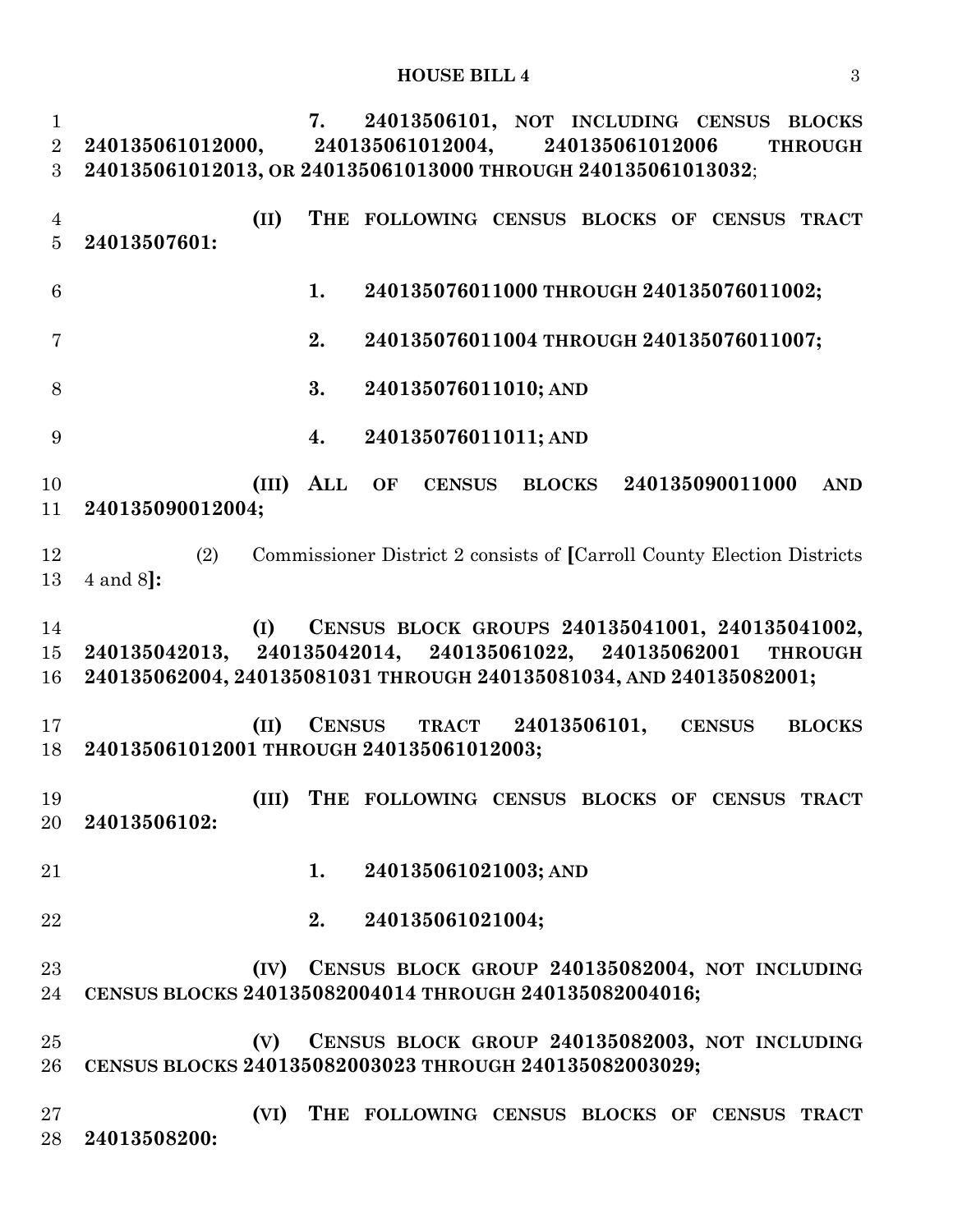|                                    | $\overline{4}$                                         |                          |              | <b>HOUSE BILL 4</b>                                                      |                    |                 |               |
|------------------------------------|--------------------------------------------------------|--------------------------|--------------|--------------------------------------------------------------------------|--------------------|-----------------|---------------|
| $\mathbf{1}$                       |                                                        |                          | 1.           | 240135082002000; AND                                                     |                    |                 |               |
| $\overline{2}$                     |                                                        |                          | 2.           | 240135082002005 THROUGH 240135082002007;                                 |                    |                 |               |
| $\boldsymbol{3}$<br>$\overline{4}$ | CENSUS BLOCKS 240135041003004 THROUGH 240135041003006; |                          |              | (VII) CENSUS BLOCK GROUP 240135041003, NOT INCLUDING                     |                    |                 |               |
| $\overline{5}$<br>6                | 24013504201:                                           |                          |              | (VIII) THE FOLLOWING CENSUS BLOCKS OF CENSUS TRACT                       |                    |                 |               |
| 7                                  |                                                        |                          | 1.           | 240135042011005;                                                         |                    |                 |               |
| 8                                  |                                                        |                          | 2.           | 240135042011007; AND                                                     |                    |                 |               |
| 9                                  |                                                        |                          | 3.           | 240135042011011 THROUGH 240135042011022;                                 |                    |                 |               |
| 10<br>11                           | 24013504201:                                           | $(\mathbf{I}\mathbf{X})$ |              | THE FOLLOWING CENSUS BLOCKS OF CENSUS                                    |                    |                 | <b>TRACT</b>  |
| 12                                 |                                                        |                          | 1.           | 240135042012004; AND                                                     |                    |                 |               |
| 13                                 |                                                        |                          | 2.           | 240135042012005;                                                         |                    |                 |               |
| 14<br>15                           | 24013504202:                                           | (X)                      |              | THE FOLLOWING CENSUS BLOCKS OF CENSUS                                    |                    |                 | <b>TRACT</b>  |
| 16                                 |                                                        |                          | 1.           | 240135042023012; AND                                                     |                    |                 |               |
| 17                                 |                                                        |                          | 2.           | 240135042023013;                                                         |                    |                 |               |
| 18<br>19<br>20                     | <b>BLOCKS</b><br><b>CENSUS</b><br>240135042021014; AND | (XI)                     |              | CENSUS BLOCK GROUP 240135042021, NOT INCLUDING<br>240135042021004        | <b>THROUGH</b>     | 240135042021006 | <b>OR</b>     |
| 21<br>22                           | 240135051023000 THROUGH 240135051023004;               |                          | (XII) CENSUS |                                                                          | TRACT 24013505102, | <b>CENSUS</b>   | <b>BLOCKS</b> |
| 23                                 | (3)                                                    |                          |              | Commissioner District 3 consists of [Carroll County Election District 7, |                    |                 |               |

Precincts 1 through 7, 9, and 10**]:**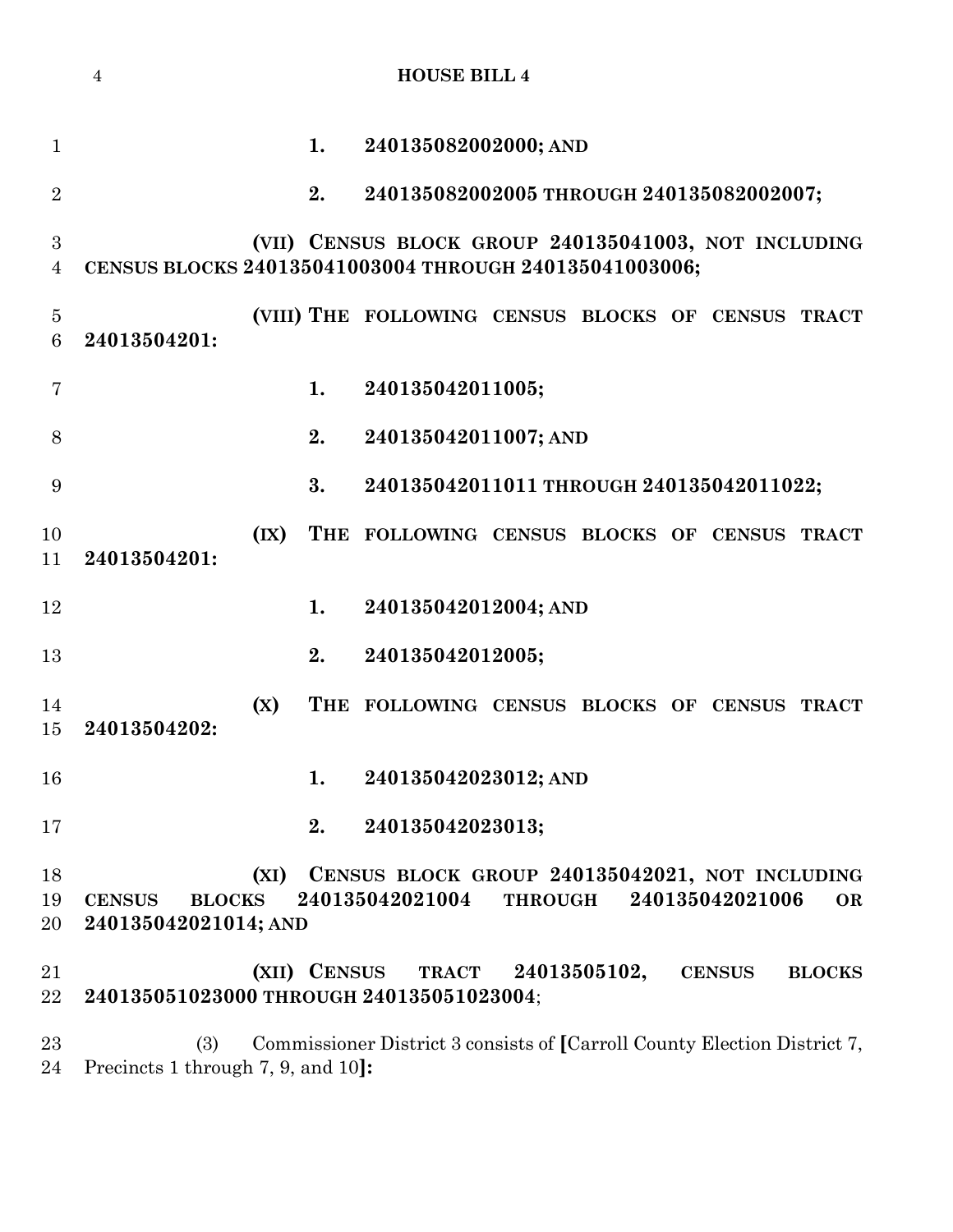#### **HOUSE BILL 4** 5

 **(I) CENSUS BLOCK GROUPS 240135075003, 240135076012, 240135076021 THROUGH 240135076023, 240135077022, 240135077042, 240135077043, 240135078011 THROUGH 240135078014, AND 240135078021; (II) CENSUS BLOCK GROUP 240135075002, NOT INCLUDING CENSUS BLOCKS 240135075002004 THROUGH 240135075002006, 240135075002008 THROUGH 240135075002013, OR 240135075002016; (III) THE FOLLOWING CENSUS BLOCKS OF CENSUS TRACT 24013507601: 1. 240135076011003; AND 2. 240135076011008 THROUGH 240135076011021; (IV) CENSUS BLOCK GROUP 24013506102, NOT INCLUDING CENSUS BLOCKS 240135061021003 OR 240135061021004; (V) CENSUS TRACT 24013508200, CENSUS BLOCKS 240135082004014 THROUGH 240135082004016; (VI) CENSUS TRACT 24013508200, CENSUS BLOCKS 240135082003023 THROUGH 240135082003029; (VII) CENSUS BLOCK GROUP 240135082002, NOT INCLUDING CENSUS BLOCKS 240135082002000 OR 240135082002005 THROUGH 240135082002007; (VIII) CENSUS TRACT 24013504100, CENSUS BLOCKS 240135041003004 THROUGH 240135041003006; (IX) THE FOLLOWING CENSUS BLOCKS OF CENSUS TRACT 24013504201: 1. 240135042011000 THROUGH 240135042011004; 2. 240135042011006; AND 3. 240135042011008 THROUGH 240135042011010; (X) THE FOLLOWING CENSUS BLOCKS OF CENSUS TRACT 24013504201:**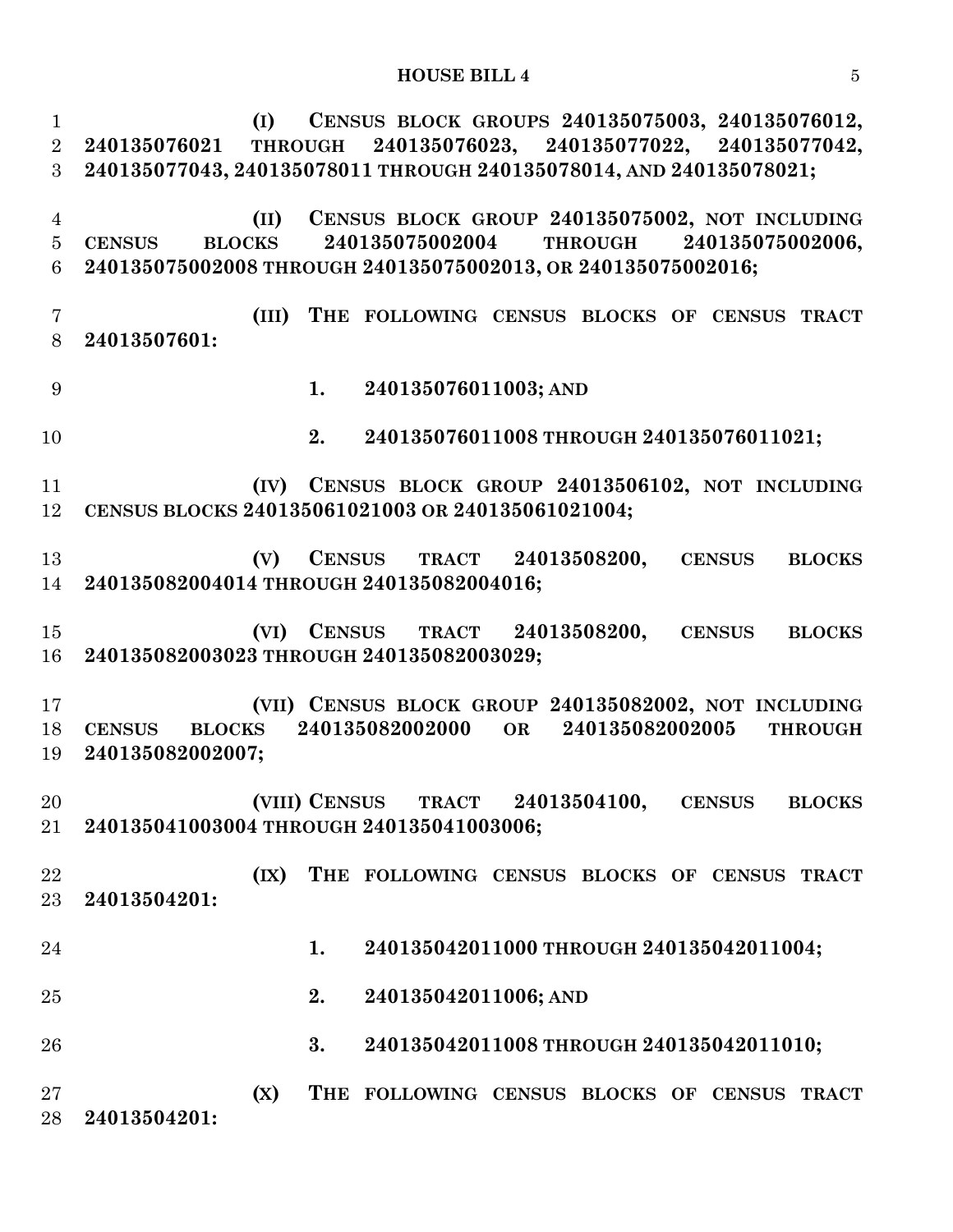|                                  | $\overline{6}$                         |    | <b>HOUSE BILL 4</b>                                                                                                                                                                               |
|----------------------------------|----------------------------------------|----|---------------------------------------------------------------------------------------------------------------------------------------------------------------------------------------------------|
| $\mathbf 1$<br>$\overline{2}$    | <b>AND</b>                             | 1. | 240135042012000<br>THROUGH 240135042012003;                                                                                                                                                       |
| 3                                |                                        | 2. | 240135042012011;                                                                                                                                                                                  |
| $\overline{4}$<br>$\overline{5}$ | (XI)<br>24013507702:                   |    | THE FOLLOWING CENSUS BLOCKS OF CENSUS TRACT                                                                                                                                                       |
| 6                                |                                        | 1. | 240135077021001; AND                                                                                                                                                                              |
| 7                                |                                        | 2. | 240135077021024;                                                                                                                                                                                  |
| 8<br>$\boldsymbol{9}$            | CENSUS BLOCK 240135077023020;          |    | (XII) CENSUS BLOCK GROUP 240135077023, NOT INCLUDING                                                                                                                                              |
| 10<br>11                         |                                        |    | (XIII) CENSUS TRACT 24013507703,<br><b>CENSUS</b><br><b>BLOCKS</b><br>240135077031000 THROUGH 240135077031003; AND                                                                                |
| 12<br>13                         | 24013507704:                           |    | (XIV) THE FOLLOWING CENSUS BLOCKS OF CENSUS TRACT                                                                                                                                                 |
| 14                               |                                        | 1. | 240135077041005;                                                                                                                                                                                  |
| 15<br>16                         | <b>AND</b>                             | 2. | 240135077041009 THROUGH 240135077041012;                                                                                                                                                          |
| 17                               |                                        | 3. | 240135077041014 THROUGH 240135077041017;                                                                                                                                                          |
| 18<br>19<br>20                   | (4)<br>District 14, Precincts 2 and 3. |    | Commissioner District 4 consists of [Carroll County Election District 7,<br>Precinct 8, Carroll County Election Districts 9, 11, 12, and 13, and Carroll County Election                          |
| 21<br>22<br>23<br>24             | (I)<br>240135142012, AND 240135142013; |    | CENSUS BLOCK GROUPS 240135042022, 240135078022,<br>240135090012, 240135090021, 240135090022, 240135130011, 240135130012,<br>240135130013, 240135130021, 240135130022, 240135130023, 240135142011, |
| 25<br>26                         | (II)                                   |    | CENSUS BLOCK GROUP 240135142022, NOT INCLUDING<br>CENSUS BLOCKS 240135142022000, 240135142022001, OR 240135142022005;                                                                             |
| $27\,$<br>28                     | (III)<br>24013514202:                  |    | THE FOLLOWING CENSUS BLOCKS OF CENSUS TRACT                                                                                                                                                       |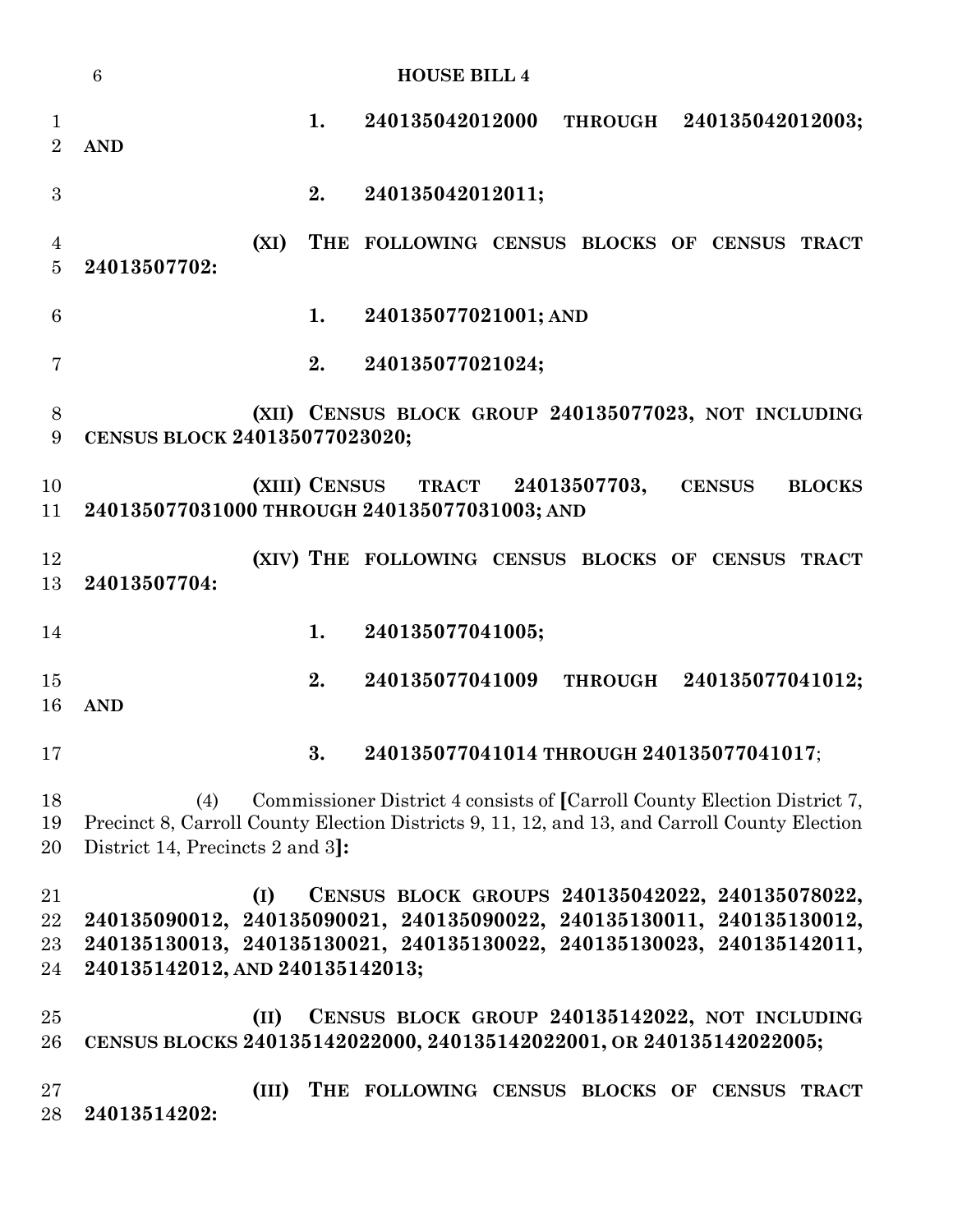|  | <b>HOUSE BILL 4</b> |  |  |
|--|---------------------|--|--|
|--|---------------------|--|--|

| $\mathbf{1}$        |                                                   |      | 1.                 | 240135142021000;                 |  |                                          |                                                      |
|---------------------|---------------------------------------------------|------|--------------------|----------------------------------|--|------------------------------------------|------------------------------------------------------|
| $\overline{2}$      |                                                   |      | 2.                 | 240135142021001;                 |  |                                          |                                                      |
| 3<br>$\overline{4}$ | <b>AND</b>                                        |      | 3.                 | 240135142021009                  |  |                                          | THROUGH 240135142021013;                             |
| $\overline{5}$      |                                                   |      | $\boldsymbol{4}$ . | 240135142021018;                 |  |                                          |                                                      |
| 6<br>7              | 24013514100:                                      | (IV) |                    |                                  |  |                                          | THE FOLLOWING CENSUS BLOCKS OF CENSUS TRACT          |
| 8                   |                                                   |      | 1.                 |                                  |  | 240135141002002 THROUGH 240135141002008; |                                                      |
| 9                   |                                                   |      | 2.                 | 240135141002017; AND             |  |                                          |                                                      |
| 10                  |                                                   |      | 3.                 |                                  |  | 240135141002019 THROUGH 240135141002021; |                                                      |
| 11<br>12            | 24013505101:                                      | (V)  |                    |                                  |  |                                          | THE FOLLOWING CENSUS BLOCKS OF CENSUS TRACT          |
| 13                  |                                                   |      | 1.                 | 240135051011000;                 |  |                                          |                                                      |
| 14                  |                                                   |      | 2.                 | 240135051011001; AND             |  |                                          |                                                      |
| 15                  |                                                   |      | 3.                 | 240135051011003;                 |  |                                          |                                                      |
| 16                  | 17 24013504202:                                   | (VI) |                    |                                  |  |                                          | THE FOLLOWING CENSUS BLOCKS OF CENSUS TRACT          |
| 18                  |                                                   |      | 1.                 |                                  |  | 240135042021004 THROUGH 240135042021006; |                                                      |
| 19                  |                                                   |      | 2.                 | 240135042021014; AND             |  |                                          |                                                      |
| 20                  |                                                   |      | 3.                 | 240135042021015;                 |  |                                          |                                                      |
| 21<br>$22\,$        | CENSUS BLOCKS 240135042023012 OR 240135042023013; |      |                    |                                  |  |                                          | (VII) CENSUS BLOCK GROUP 240135042023, NOT INCLUDING |
| 23                  |                                                   |      |                    | (VIII) CENSUS TRACT 24013504201, |  | <b>CENSUS</b>                            | <b>BLOCKS</b>                                        |

**240135042012006 THROUGH 240135042012010;**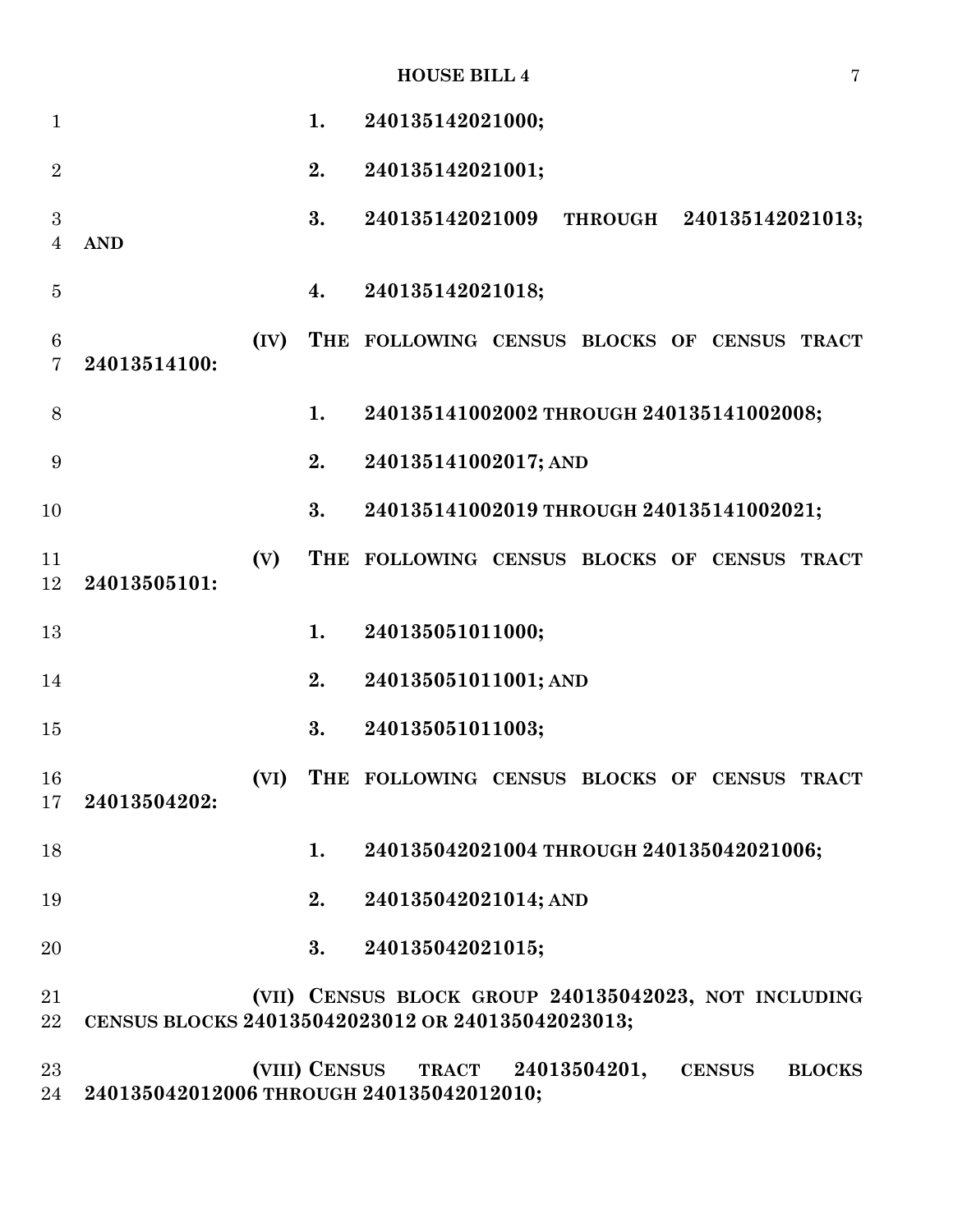|                                | 8                                 |       |    | <b>HOUSE BILL 4</b>                                                                                                                                                                                                                                |
|--------------------------------|-----------------------------------|-------|----|----------------------------------------------------------------------------------------------------------------------------------------------------------------------------------------------------------------------------------------------------|
| $\mathbf{1}$<br>$\overline{2}$ | CENSUS BLOCK 240135090012004;     |       |    | (IX) CENSUS BLOCK GROUP 240135090012, NOT INCLUDING                                                                                                                                                                                                |
| $\sqrt{3}$<br>$\overline{4}$   | CENSUS BLOCK 240135090011000; AND | (X)   |    | CENSUS BLOCK GROUP 240135090011, NOT INCLUDING                                                                                                                                                                                                     |
| $\bf 5$<br>6                   | 24013511000:                      | (XI)  |    | THE FOLLOWING CENSUS BLOCKS OF CENSUS TRACT                                                                                                                                                                                                        |
| $\overline{7}$                 |                                   |       | 1. | 240135110002015;                                                                                                                                                                                                                                   |
| 8                              |                                   |       | 2. | 240135110002024; AND                                                                                                                                                                                                                               |
| 9                              |                                   |       | 3. | 240135110002026 THROUGH 240135110002028; and                                                                                                                                                                                                       |
| 10<br>11                       | (5)                               |       |    | Commissioner District 5 consists of [Carroll County Election District 5<br>and Carroll County Election District 14, Precinct 1]:                                                                                                                   |
| 12<br>13<br>14<br>15           |                                   | (I)   |    | CENSUS BLOCK GROUPS 240135051012, 240135051021,<br>240135051022, 240135052032, 240135052051, 240135052052, 240135052061,<br>240135052062, 240135052071, 240135052072, 240135052081, 240135052082,<br>240135052083, 240135052084, AND 240135141001; |
| 16<br>17                       | 24013514202:                      | (II)  |    | THE FOLLOWING CENSUS BLOCKS OF CENSUS TRACT                                                                                                                                                                                                        |
| 18                             |                                   |       | 1. | 240135142022000;                                                                                                                                                                                                                                   |
| 19                             |                                   |       | 2. | 240135142022001; AND                                                                                                                                                                                                                               |
| 20                             |                                   |       | 3. | 240135142022005;                                                                                                                                                                                                                                   |
| 21<br>22                       | 24013514202:                      | (III) |    | THE FOLLOWING CENSUS BLOCKS OF CENSUS TRACT                                                                                                                                                                                                        |
| 23<br>24                       | <b>AND</b>                        |       | 1. | 240135142021002 THROUGH 240135142021008;                                                                                                                                                                                                           |
| 25                             |                                   |       | 2. | 240135142021014 THROUGH 240135142021017;                                                                                                                                                                                                           |
| 26<br>27                       | 24013514100:                      | (IV)  |    | THE FOLLOWING CENSUS BLOCKS OF CENSUS TRACT                                                                                                                                                                                                        |